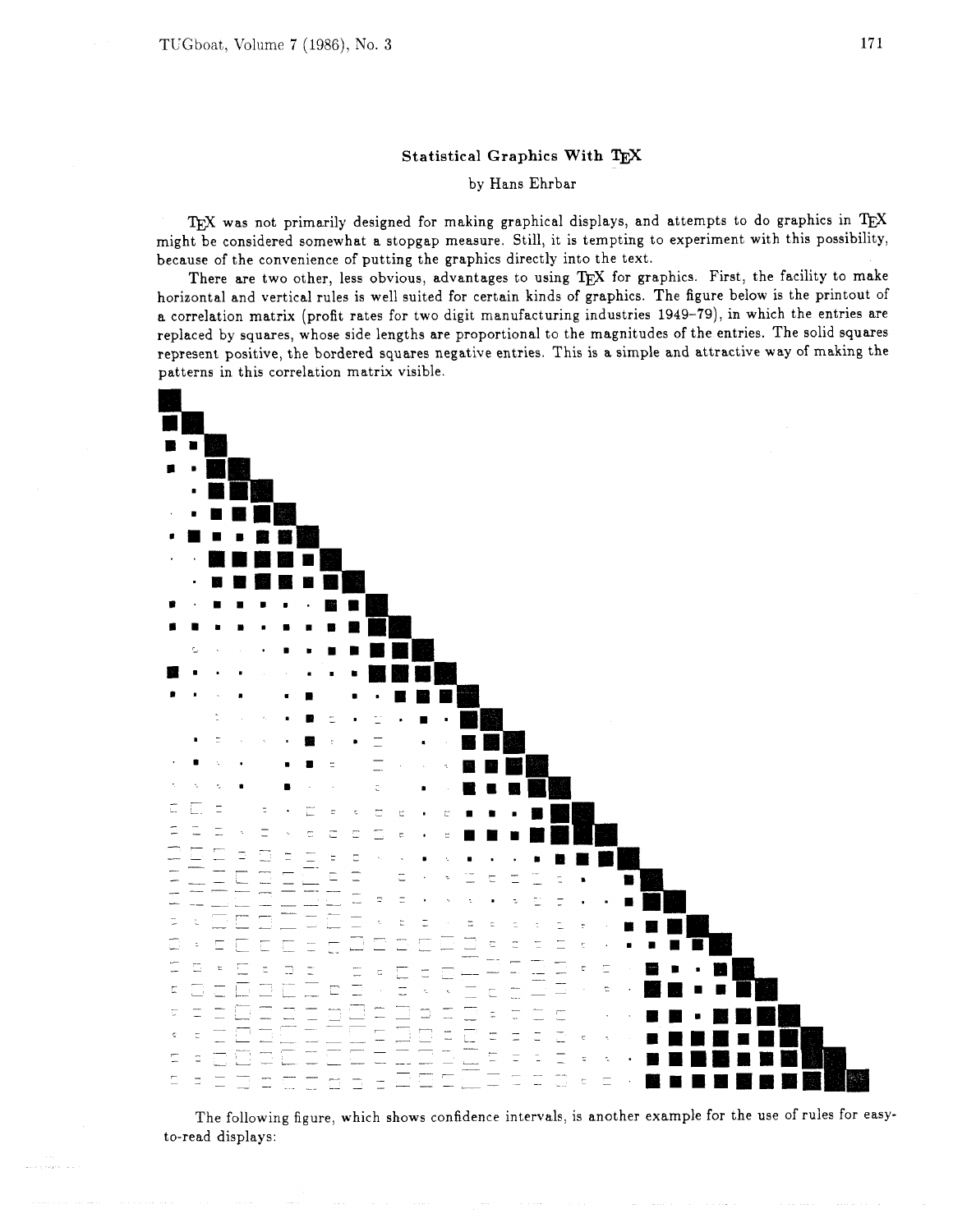

The small effort of having your statistics package (or computer program) give its output coded in T<sub>F</sub>X has also a second payoff. The high precision of T<sub>E</sub>X and its wide selection of fonts allow a lot of information to be compressed in a small space. Instead of reams and reams of computer printouts one can have all the information needed, together with some explanatory text, on a page or two. The scatter diagram on the following page of monthly data for capacity utilization (in percent, vertical axis) versus the inventory over sales ratio from February 1961 through November 1970 may serve as an example.

The syntax of the macros generating these displays is fairly simple, and should not provide any problems to someone familiar with the fundamentals of plain T<sub>F</sub>X. In fact, the macros are modeled according to math mode of plain T<sub>F</sub>X, i.e., they are variations of the alignment. The information necessary to produce these graphics (i.e., the coordinates of the scatter points, the endpoints and midpoints of the confidence intervals, the text to be written next to the scatter points, or the industry names in the confidence interval example) are arranged in a rectangular pattern, separated by  $\&$  and  $\c{r}$ , which is given as an argument to a macro.

For the graphical representation of the correlation matrix, this is all one has to do. The effort is exactly the same as if one wanted to print the correlation coefficients in a matrix, but instead of \matrix one has to give the keyword \dotpattern. and instead of math mode one has to be in vertical mode (unless the display has only one line). Here is part of the actual code calling up the above dot-pattern:

This is a simple and attractive way of making the patterns in this correlation matrix visible.

\medskip \dotpattern{100 \cr 66.5992 &100 \cr 47.8082 &35.9022 &100 \cr 33.5024 &19.9712 &84.9131 &100 \cr 1.1944 &16.7153 &69.9001 &80.3869 &100

\cr -33.5713 &-22.9446 &-54.7992 &-63.8956 &-50.1286 &-65.7807 &-54.1421 &  $-66.1329$  & $-61.4736$  & $-48.1490$  & $-64.2737$  & $-61.5697$  & $-52.0634$  & $-67.4709$  & $-35.6489$  &  $-27.6953$  &  $-28.1442$  &  $-40.6490$  &  $-14.9838$  &  $-13.9312$  & 8.3953 & 54.1430 & 60.5092 & 69.6542 &75.2284 &58.9060 &60.2270 &72.9116 &93.6946 &100 \cr -33.7705 &-26.5308 &-41.9840 &-54.9173 &-39.2742 &-53.4861 &-53.4312 &  $-45.0544$  &  $-44.0052$  &  $-32.6934$  &  $-59.9733$  &  $-57.6638$  &  $-52.3735$  &  $-83.7067$  &  $-54.0942$  &  $-41.3554$  &  $-41.7640$  &  $-49.4753$  &  $-20.3350$  &  $-31.3480$  &  $4.1582$  & 63.3049 & 52.5102 & 60.0084 &61.9984 &71.4205 &63.6169 &67.9257 &82.3474 &93.3305 &100  $\cr$  } \bigskip

The following figure, which shows confidence intervals,

A little more has to be done for the graphs involving coordinate axes. The size of each graph is regulated by two dimensions, \hunit and \vunit, indicating the length of one unit on the horizontal and vertical axis. The scatter diagram needs a further detail: if the axes intersect at a different point than the origin, then one also has to assign to the dimensions \horigin and \vorigin values corresponding to the coordinates of the intersection of the axes.

The scatter diagram consists of three boxes joined together in horizontal mode: the first box contains the vertical axis, the second the scatter points (it has zero width), and the third box contains the horizontal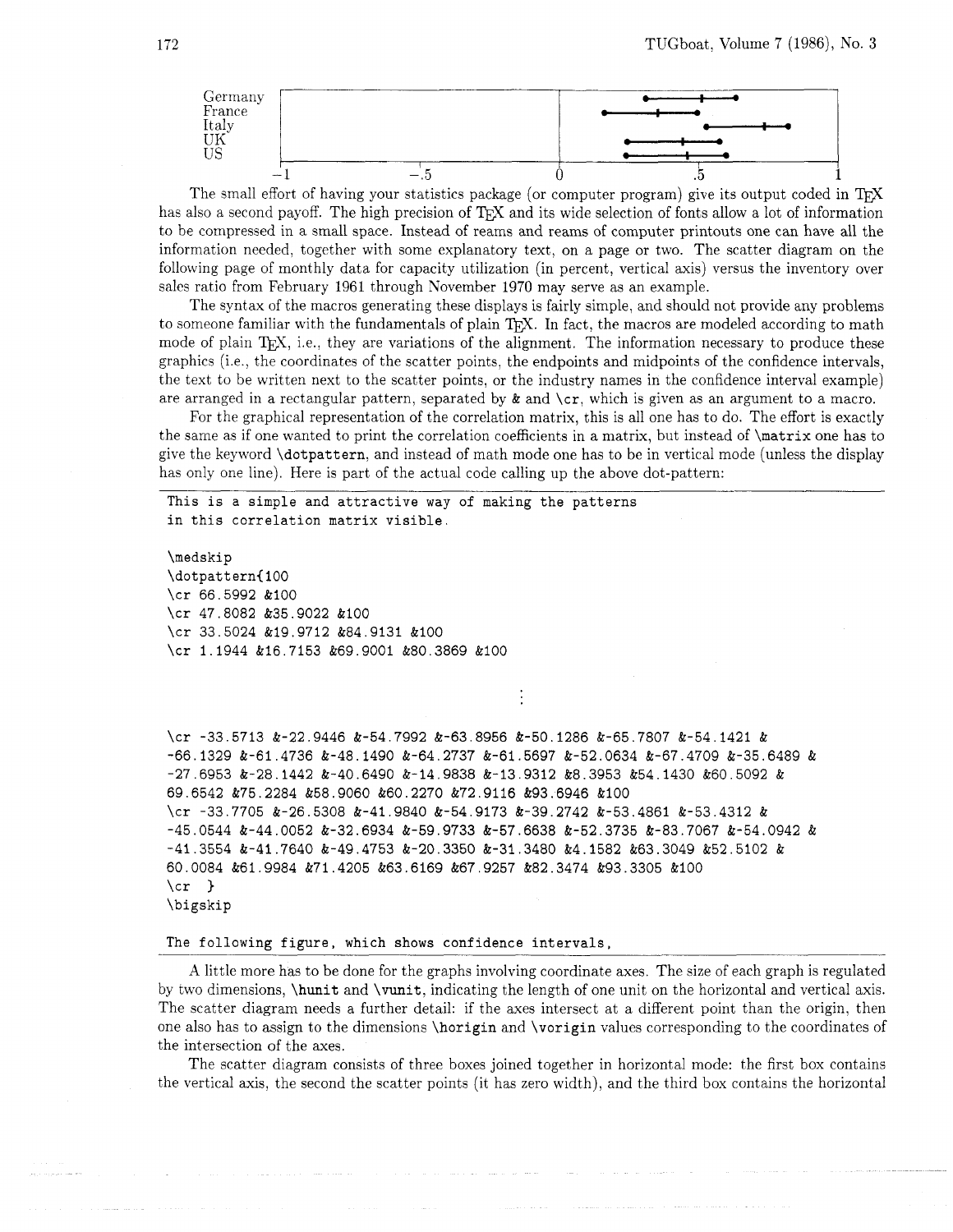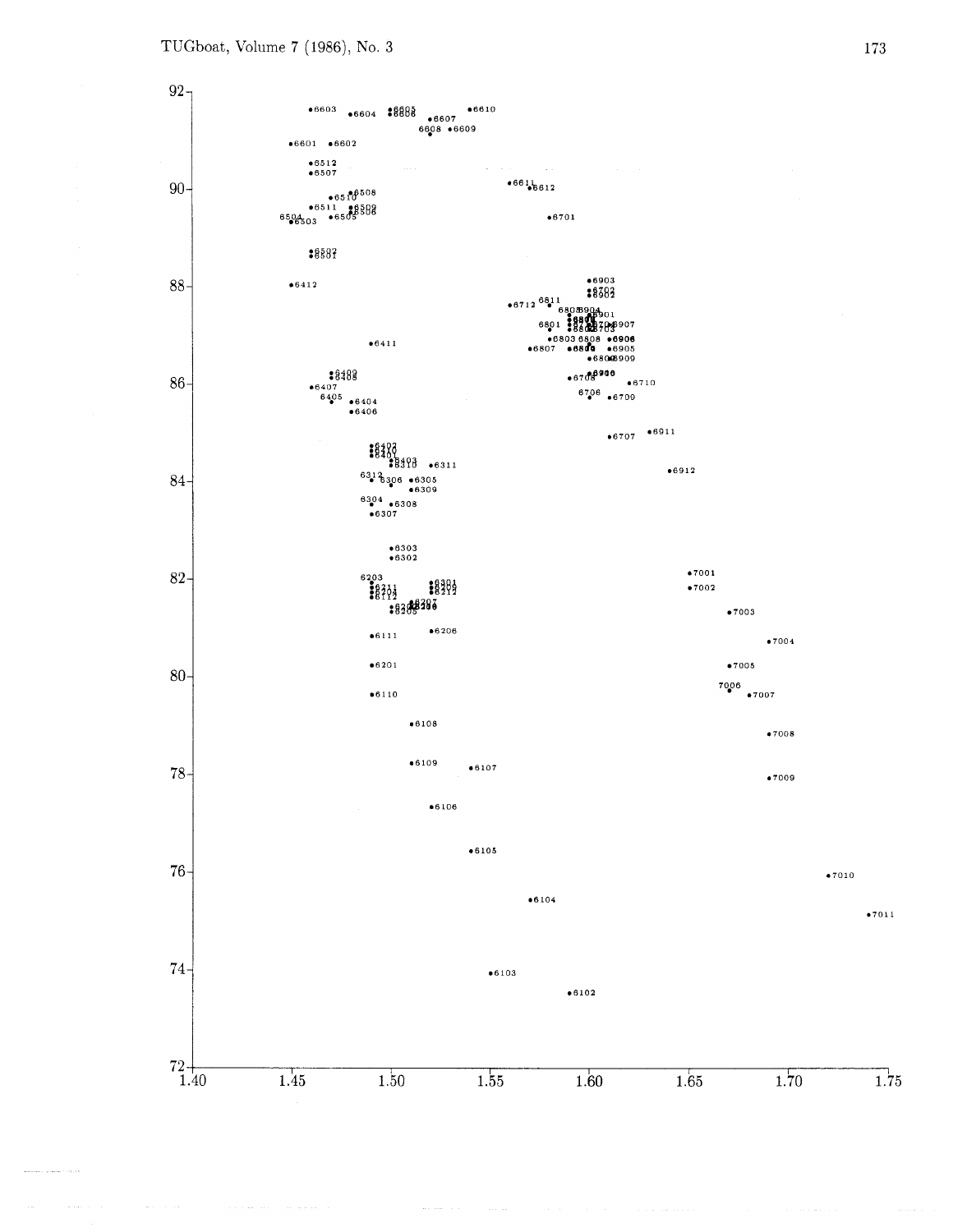axis. The reference points of all three boxes is the "origin" of the diagram, where the two axes meet. Each of these boxes is produced by a macro. and all one has to do is to assign the appropriate values to \hunit and \vunit, and then call these three macros one after another in horizontal mode (e.g., inside a \centerline). Here one has to be careful that no blanks sneak in between these macros. The macros for the axes have as their first argument the distance between the ticks (measured in either \hunits or \vunits), and as the second argument an alignment with the text to be written next to (or below) the ticks. Here is the code invoking the scatter diagram:

```
\pageinsert
\vunit=1.1 cm \vorigin=72 \vunit
\hunit=45 cm \horigin=1.4\hunit
\centerline{%
\vertaxis{2}{92\cr90\cr88\cr86\cr84\cr82\cr80\cr78\cr76\cr74\cr72\cr}%
\scatter{73.50 &1.59 &6102
\cr 73.90 &1.55 &6103
\cr 75.40 &1.57 &6104
                                             \ddot{\cdot}\cr 79.70 &1.67 &&7006
\cr 79.60 &1.68 &7007
\cr 78.80 &1.69 &7008
\cr 77.90 &1.69 &7009
\cr 75.90 &1.72 &7010
\cr 75.10 &1.74 &7011}%
\horaxis{.05}{1.40&1.45&1.50&1.55&1.60&1.65&1.70&1.75}}
\endinsert
```
The scatter diagram has an additional feature: if one wants the text for a given point not next to the point, but above the point, one has to write it in the fourth column instead the third column of the alignment (as was done with the June 1970 scatter point).

If one does not want the scatter diagram but only the axes, one simply leaves the second macro out, or one can replace it with a different type of graphics.

The diagram with the confidence intervals consists of two boxes joined together in horizontal mode: the first contains everything except the ticks and measurements units at the bottom, and its reference point is the lower left corner of the rectangle framing the confidence intervals, and the second is built by the macro for the horizontal axis which we know from the scatter diagram. (The first macro can be considered to be replacing the vertical axis).

The macro building the first box has two alignments as arguments. The first argument contains the coordinates of the three vertical axes of the diagram (which need not be equally spaced), and the second argument contains the text and the coordinates of the endpoints and centerpoints of the confidence intervals (which need not be equally spaced, either). Again, the code should be largely self-explanatory:

```
\smallskip 
\hunit=2.5 in 
\centerline(% 
\binom{\cdots}{-1\&0\&1}(Germany& 0.309022& 0.511198& 0.634136 \cr 
France & 0.160441& 0.353459& 0.494577 \cr 
Italy & 0.526767& 0.7376728~ 0.822247 \cr 
UK & 0.242458& 0.443201& 0.575648 \cr
US & 0.237897& 0.459010& 0.597618}%
\horaxisC.5)(-i&-.5&0&.5&1}} 
\smallskip
```